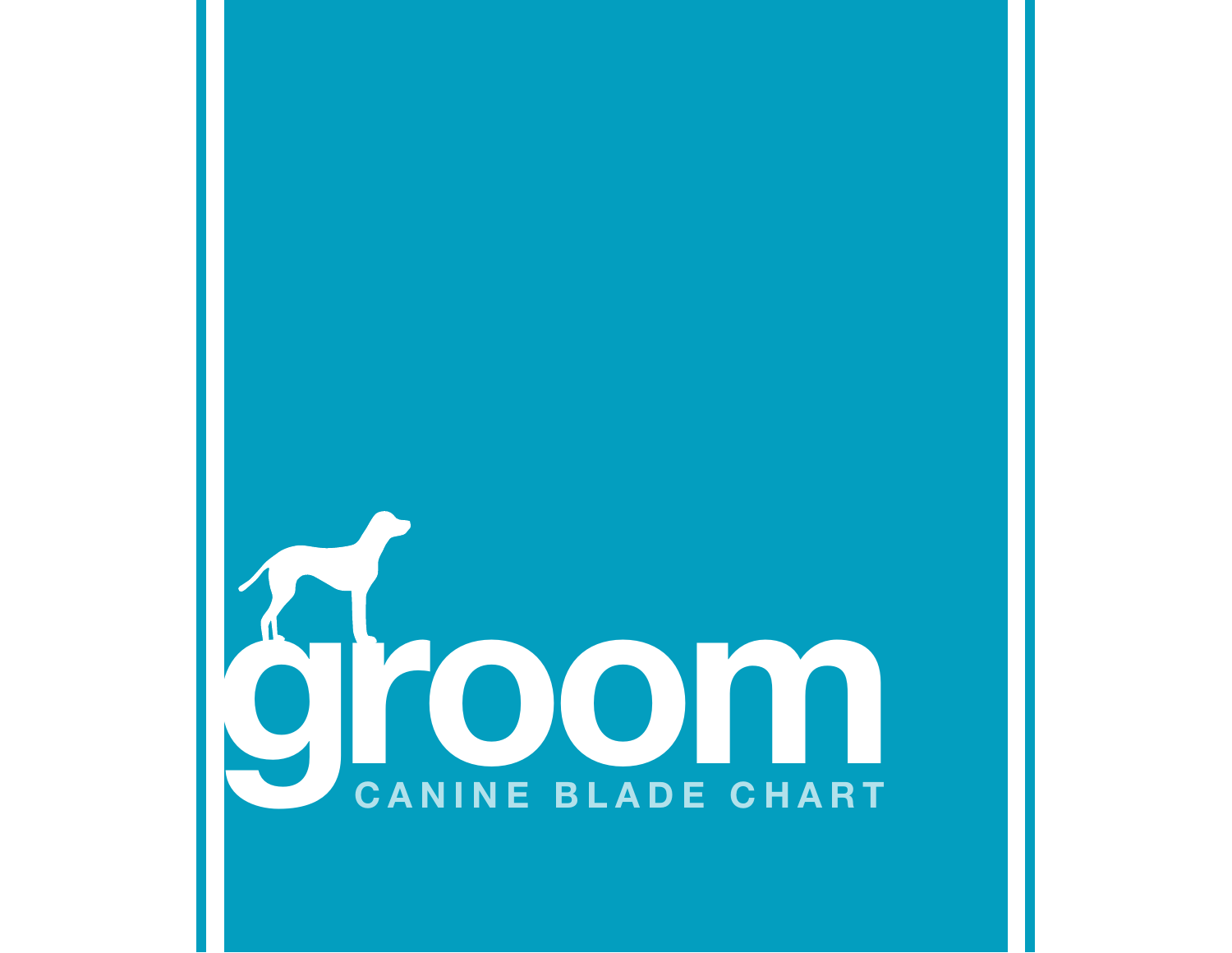AFGHAN HOUND

BEARDED COLLIE Matted coat<br>Puppy trim @ 2"

7F<br>30 & 1 1/4" UC\*

# AIREDALE TERRIER

Body and tail 7F, 5F, 4F, 3F<br>Head, neck 7F Head, neck 7F<br>Legs, chest, beard, eye brows 30 with 3/4" or 1" UC\* Legs, chest, beard, eye brows 30 with 3/4<br>Ears, cheeks, throat 50 7F or 10 Ears, cheeks, throat



# Matted coat 7F<br>On saddle only 7F On saddle only



Face, ears and throat



AMERICAN COCKER SPANIEL Body, sides and back only  $\frac{7F}{7F}$ , 5F or 4F<br>Sides of neck  $\frac{7F}{7F}$ 

Sides of neck 7F<br>Face, ears and throat 10



7F 5F 4F 10 7F

Choosing the right type of blades for the job is just as important as choosing the right size. Our revolutionary Oster® Cryogen-X™ blades run cooler during grooming to give you every possible advantage. Freezing the blades to 300ºF below zero hardens the fine-grain carbon steel to a Rockwell hardness rating of 62+, meaning more grooming and less sharpening, plus an extended blade life.

1/16" (1.6mm)



# **CREATIVITY + PERFORMANCE. UNLEASHED.™**

At Oster® Professional, the only thing we love more than pets are the groomers who take care of them. That's why we've created this handy guidebook that matches up the perfect blade size with different animal breeds and hair types. It's a compact, portable quick reference guide to many of the most popular breeds that groomers work with.



The right tools and the right blades make all the difference, so let your creativity run wild with high-performance Cryogen-X™ blades from Oster® Professional.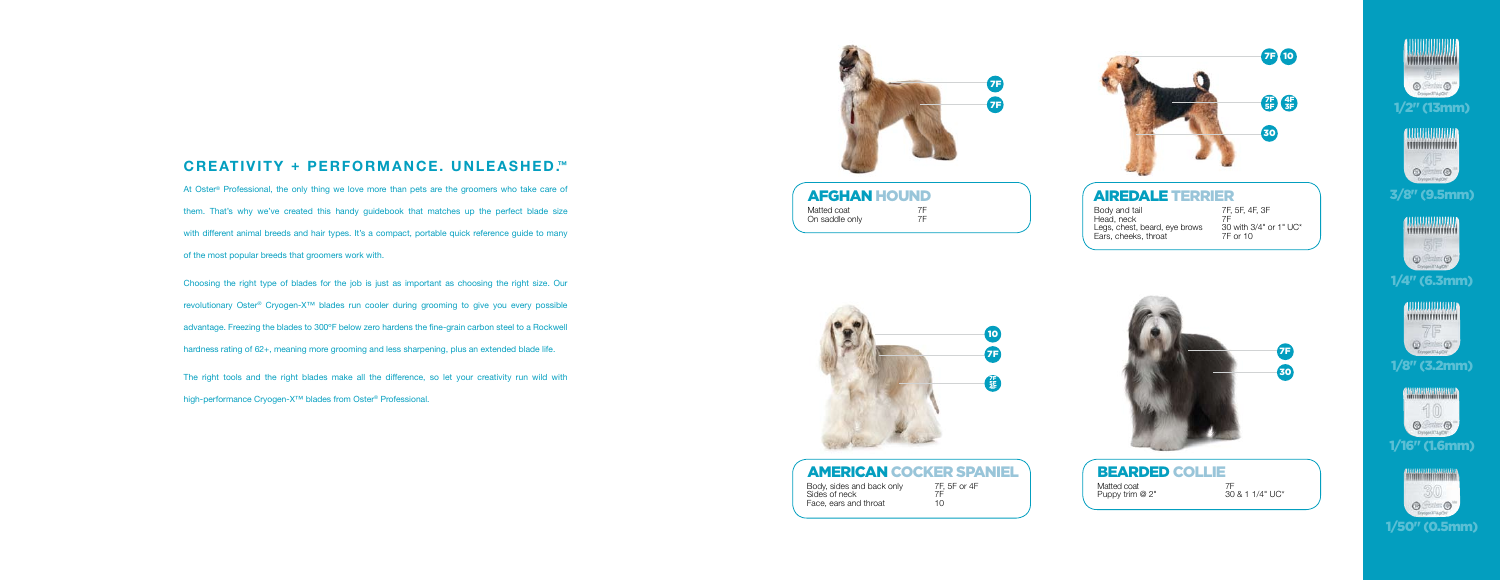# BOUVIER DES FLANDRES BRIARD TERRIER

Matted coat 7F<br>Puppy trim @ 2" 30 Short trim 4F<br>Face, legs and undercarriage Oster® shears Face, legs and undercarriage

 $\frac{1}{4}$ <br> $\frac{1}{4}$   $\frac{1}{4}$   $\frac{1}{4}$   $\frac{1}{4}$   $\frac{1}{4}$   $\frac{1}{4}$   $\frac{1}{4}$   $\frac{1}{4}$   $\frac{1}{4}$   $\frac{1}{4}$   $\frac{1}{4}$   $\frac{1}{4}$   $\frac{1}{4}$   $\frac{1}{4}$   $\frac{1}{4}$   $\frac{1}{4}$   $\frac{1}{4}$   $\frac{1}{4}$   $\frac{1}{4}$   $\frac{1}{4}$   $\frac{1}{4}$ 

**7** 4F



BEDLINGTON TERRIER BICHON FRISE Body 4 or 3 Head, ears, tail 10 or 15

Body 3, 30, 3/4 or 1" UC\*<br>Legs Cster® shears, #30

Face Coster® shears<br>Ears 10 or 15

Matted coat 7F<br>Head 4F

 $\mathbf{w}$ 

Head<br>Face

7F



Matted coat <br>
Show trim @ 1" 30 & 1" UC\* Show trim @ 1" 30 & 1<br>Pet trim 4 & 3 Pet trim<br>Head

 $30$  with 3/4", 1 or 1 1/4" UC\*











10 15

Matted coat 7F Body<br>Puppy trim

Oster<sup>®</sup> shears Puppy trim 30 under 1" UC\*<br>
Short trim 3, 3F, 4, 4F  $3, 3F, 4, 4F$ 

For more length on body 4 or 3

Sor the length on body<br>
Short trim discussion of the state of the Short trim discussion of the Short trim discussion of the Short Tel<br>
So under 1" Puppy trim 30 under 1" UC\* Oster<sup>®</sup> shears

3 30

Oster<sup>®</sup> shears, #30 with 1 or 1  $1/4$ " UC\*<br>7F

10 or 15

30

4F

30

# CHOW CHOW



# COLLIE **DANDIE DINMONT**

Body, sides and back only 5 or 4 Head and tail, legs, underbelly Oster® shears Body, sides and back only<br>
Head and tail, legs, underbelly<br>
Legs & undercarriage<br>
Ears
10 or 15

10 or 15











Body 7F





# CAIRN TERRIER

Pet trim, shorter on back 4<br>
Head, face, legs, underbody Oster® shears Head, face, legs, underbody Ost<br>Ears shears to shear shears

Matted coat 7F<br>Natural look 2" 30 & 3/4" UC\*



Natural look 2" Ears

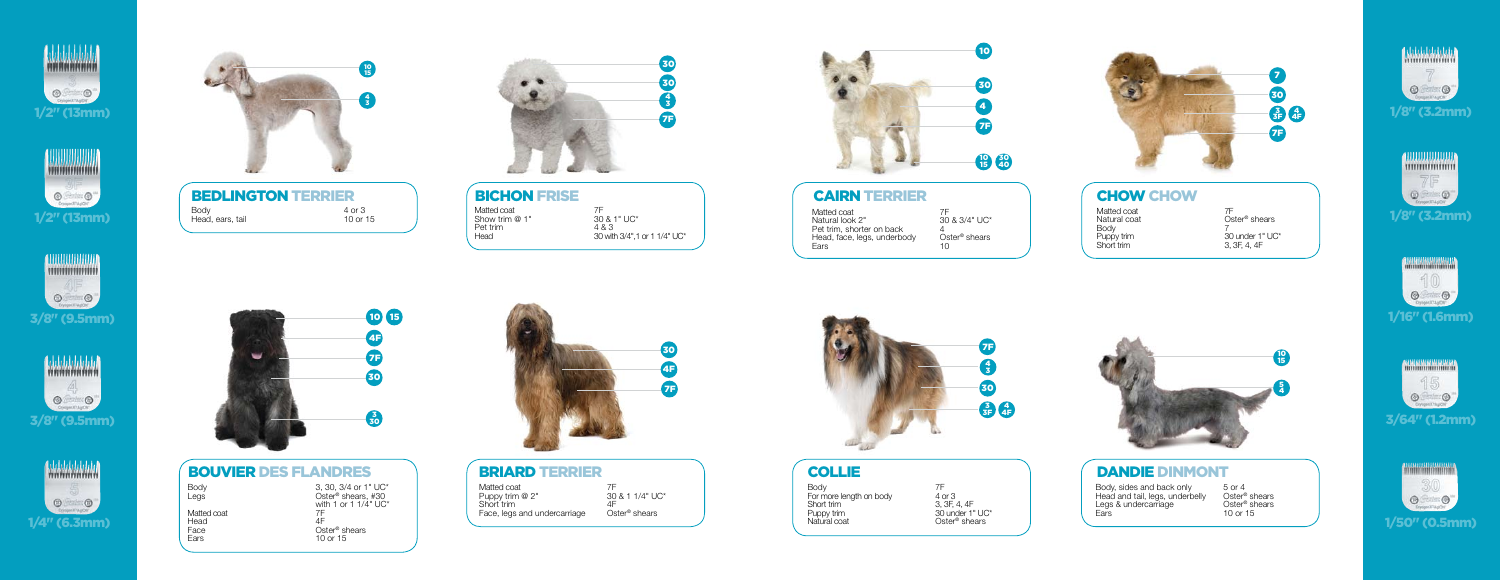

# ENGLISH COCKER SPANIEL | | | | | | ENGLISH SETTER

Body, sides and back only 7F, 5F or 4F<br>Front of forearms 7F Front of forearms 7F<br>Heads, neck and ears 15 Heads, neck and ears



Body, sides and back only **7F**, 5F or 4F Head, neck and ears 10 Tail, legs, underbody **Canada Caracter®** shears





Matted coat 7F Long body trim

| <b>GOLDEN RETRIEVER</b> |                           |  |
|-------------------------|---------------------------|--|
| Matted coat             | 7F                        |  |
| Body                    | 7F or 5F                  |  |
| Legs, tail, underbody   | Oster <sup>®</sup> shears |  |



Body, sides, back 7F, 5F, 5<br>Head, neck and ears 10 Tail, legs, underbody

30 under  $1"$  UC $*$ <br>4 or 3



Head, neck and ears 10<br>Tail, legs, underbody Cister® shears



# GREAT PYRENEES **IRISH SETTER**

Body, sides, back 7F, 5F or 4F<br>Head, neck, ears 7, 10 Head, neck, ears and the control of the Head, neck, ears and the control of the T<br>
Tail, legs, underbody Cster® shears Tail, legs, underbody







# IRISH TERRIER NEESHOND

Matted coat 7F<br>Natural coat 61 Short trim, back, sides 4<br>
Head, neck, ears 10 or 9 Head, neck, ears 10 or 9<br>Body, sides, tail 30 & 1" UC\* Body, sides, tail

Oster<sup>®</sup> shears







 $\circ$   $\circ$ 





3/8" (9.5mm)













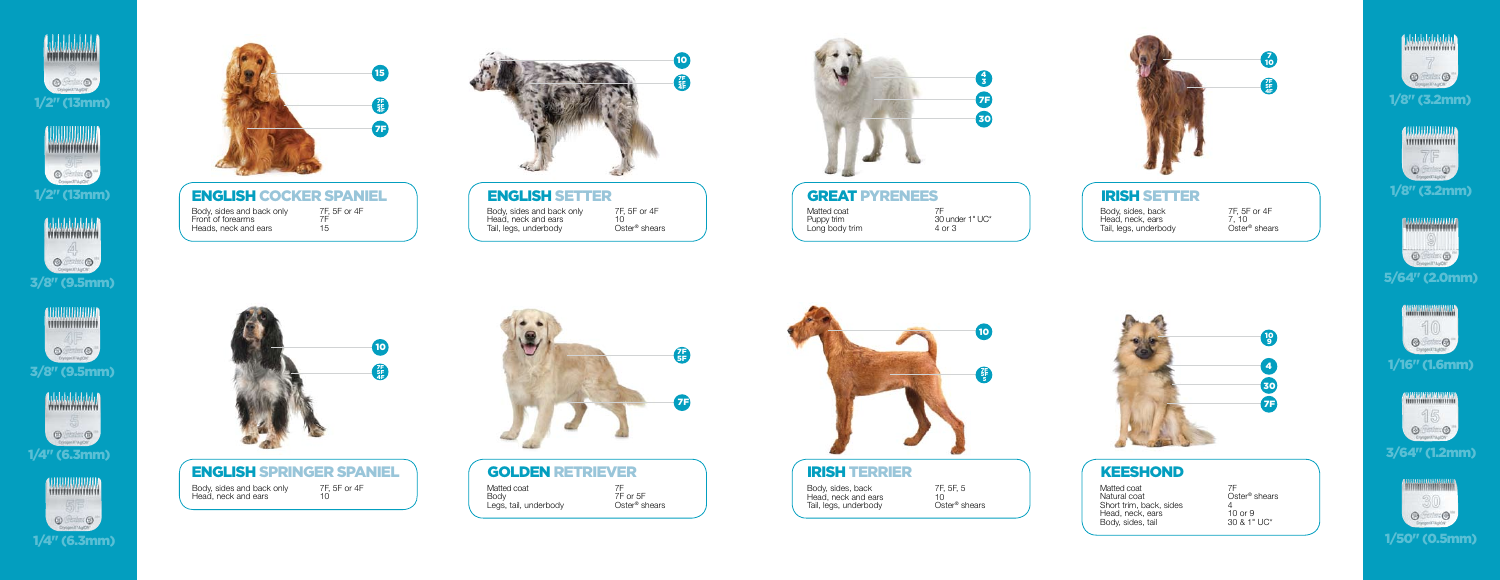

# LHASA APSO MALTESE

Matted coat<br>Puppy trim Short trim 3F or 4F Head, face, tail, underbody

7F<br>30 & 1" UC\*<br>3F or 4F



Matted coat<br>
Puppy trim 30 Short trim<br>Head

 $30 8 1"$  UC\* Head  $4F$ , 3F, 30 & 3/4" or 1" UC\*<br>Face and tail  $4F$ , 3F, 30 & 3/4" or 1" UC\* Oster® shears



Matted coat 7F<br>Short coat 4, 4F Short coat

Oster<sup>®</sup> shears  $4 \text{ or } 3$ 



# Body, tail 4F, 3F<br>
Face 10<br>
Ears, cheeks, throat 10

Face Ears, cheeks, throat Legs 30 & 3/4" or 1" UC\*

4 4F **ZE** 

Matted coat 7F Short coat



Puppy Trim 30 & 1 1/4" UC\* Head, face **Discussion Contract Contract Contract Contract Contract Contract Contract Contract Contract Contract Contract Contract Contract Contract Contract Contract Contract Contract Contract Contract Contract Contract C** 

Matted coat 7F<br>Face, feet and base of tail 10 or 15 Face, feet and base of tail 10 or 15<br>
Body and legs 6.4, 3<br>
Top knot and tail piece 6.4, 3<br>
Top knot and tail piece 6.6 Oster® shears Body and legs 5, 4, 3 Top knot and tail piece Oster® shears



# KERRY BLUE TERRIER **EXECUTE: LAKELAND TERRIER**

Body and tail 7F, 5F, 4F, 3F<br>Head, neck and ears with lay of coat 10 Head, neck and ears with lay of coat 10<br>
Legs, chest, beard, eye brows 30 with 3/4" or 1" UC\* Legs, chest, beard, eye brows





# PEKINGESE **POODLE** (KENNEL TRIM)













# NEWFOUNDLAND **OLD ENGLISH SHEEPDOG**

Matted coat<br>Short coat Short coat 3, 3F, 4, 4F





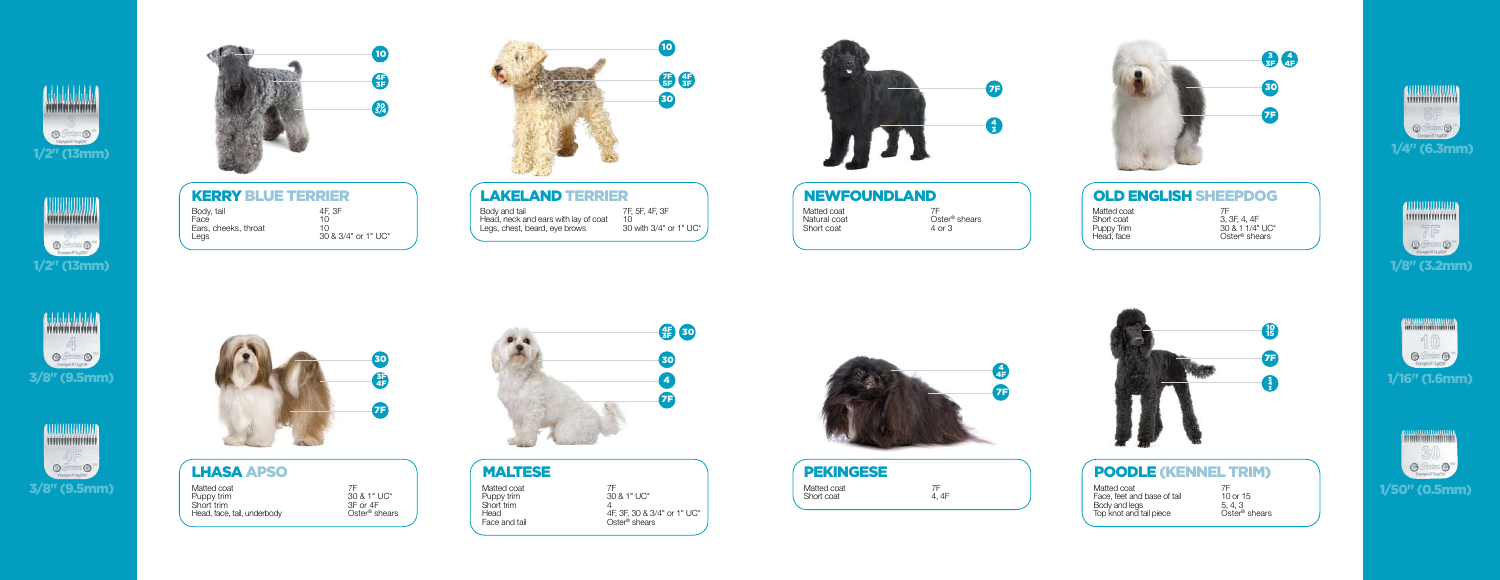# POODLE (LAMB TRIM) POODLE (SUMMER TRIM - BIKINI)

Face, feet and base of tail 10 or 15 Body and legs **7F** or 5F Pompons, top knot and tail porn Oster® shears Stomach 10



Face, feet and base of tail 10 or 15 Body 5, 4 or 3 Face, feet and base of tail  $\begin{array}{ccc} 10 & 0 & 15 \\ \text{Body} & 5, 4 & 0 & 3 \\ \text{Legs} & 30 & \text{with } 3/4" \text{ or } 1" \text{ UC*} \\ \text{Top knot and tail piece} & \text{Oster}^{\circ} \text{ shears} \end{array}$ Top knot and tail piece





Matted coat 7F

Oster<sup>®</sup> shears

- 2<br>7, 5, 4F<br>3 with 3/4" UC\*







Head, neck and ears<br>Tail



| Body, back, sides<br>$5$ or $4$<br>Head, neck, cheeks, throat, ears<br>10<br>Tail<br>ΔF |  |
|-----------------------------------------------------------------------------------------|--|
|-----------------------------------------------------------------------------------------|--|



Matted coat 7F<br>
Long trim 4, 3 Long trim  $\begin{array}{cc} 4, 3 \\ \text{Natural coat, tail} \end{array}$ Natural coat, tail



# SCHNAUZER **SCOTTISH TERRIER**















1/50" (0.5mm)

Body, back and sides only 5 or 4<br>Head, neck and ears 10

5 or 4





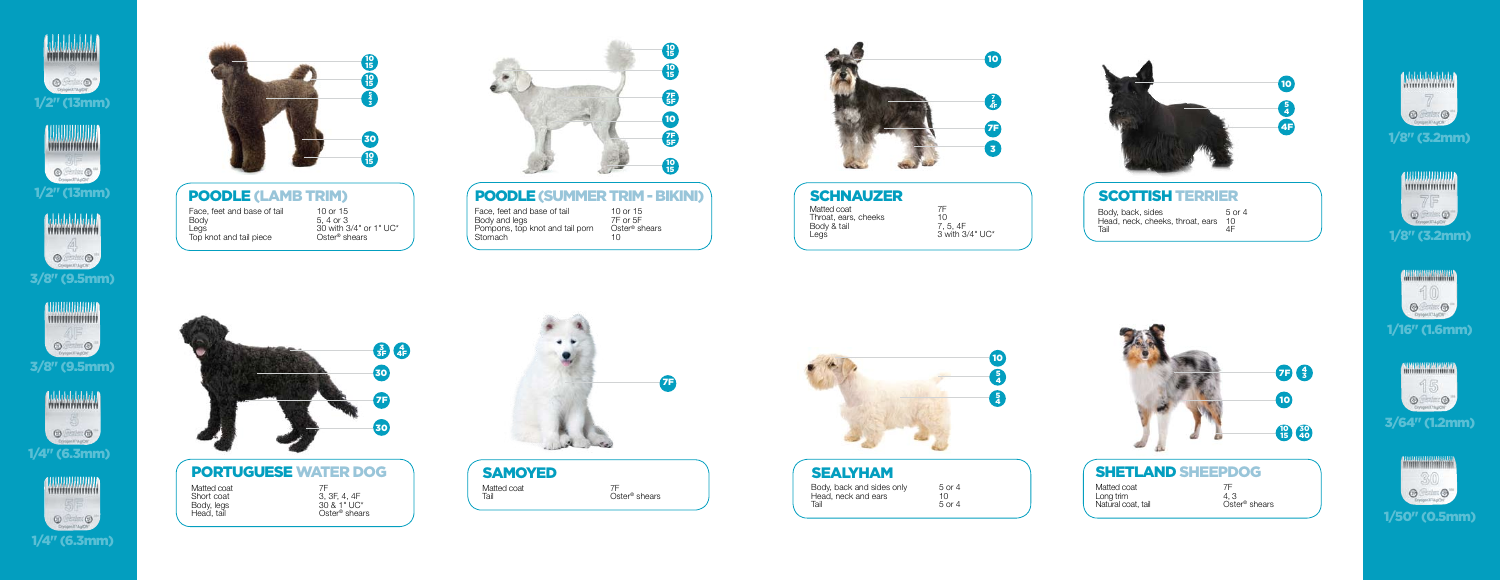# SOFT COATED WHEATEN TERRIER

Shorter trim<br>Legs



Matted coat Puppy trim 30 & 1" UC\*<br>Short trim 4F or 3F<br>Head, tail, ears Steer® shears Head, tail, ears

7F<br>30 & 1" UC\*<br>4F or 3F



# SHIH TZU SILKY TERRIER

Matted coat 7F Puppy trim 30 & 3/4" UC"<br>Short trim 4F<br>Head, underbody, tail 50 Ster® shears Head, underbody, tail **Shears** Shears<br>Ears shears in the shears in the shears in the shears in the shears in the shears in the shears in the shears i<br>The shears in the shears in the shears in the shears in the shears in th Ears<sup>1</sup>

 $30 & 3/4"$  UC\*

Body, tail 3, 30 & 3/4" or 1" UC\* Oster<sup>®</sup> shears<br>4F  $30 8 1" U C^*$ 



10 4F 3F 3F 30 4

Face (poodle style) 10, Oster<sup>®</sup> shears Face (teddy bear style)  $3F$  or 30 with 3/4" or 1"  $UC^*$ 

# WELSH TERRIER

Body and tail 7F, 5F<br>Head, cheeks, throat and ears 10 Head, cheeks, throat and ears  $10$ <br>Legs, chest, beard, eye brows  $30$  with  $3/4$ " or  $1$ " UC\* Legs, chest, beard, eye brows





Body & legs<br>
Face (poodle style) 4F or 3F<br>
10, Oster Tail Oster® shears

# WEST HIGHLAND WHITE TERRIER | YORKSHIRE TERRIER

Body, back, sides<br>
Tail, underbody<br>
Head, legs
(1998)<br>
Tail, underbody
(1998)<br>
So & 1" or 1 1/ Head, legs 30 & 1" or 1 1/4" UC\*<br>
Ear tips 30 & 1" or 1 1/4" UC\*  $\frac{66}{10}$  or  $15$ 





Matted coat<br>Puppy trim Puppy trim 30 & 1" UC\* Short trim Face **Calculation** Coster® shears Ear tips



Body, back, sides<br>Tail, underbody





# MIXED BREEDS (CURLY COAT) MIXED BREEDS (WIRY COAT)

Body and tail 7F, 5F, 4F, 3F<br>Leas chest beard eve brows 3F Legs, chest, beard, eye brows 3F<br>Fars 10 Ears 10<br>
Face, evebrows the contract of the Dister® shears Face, eyebrows













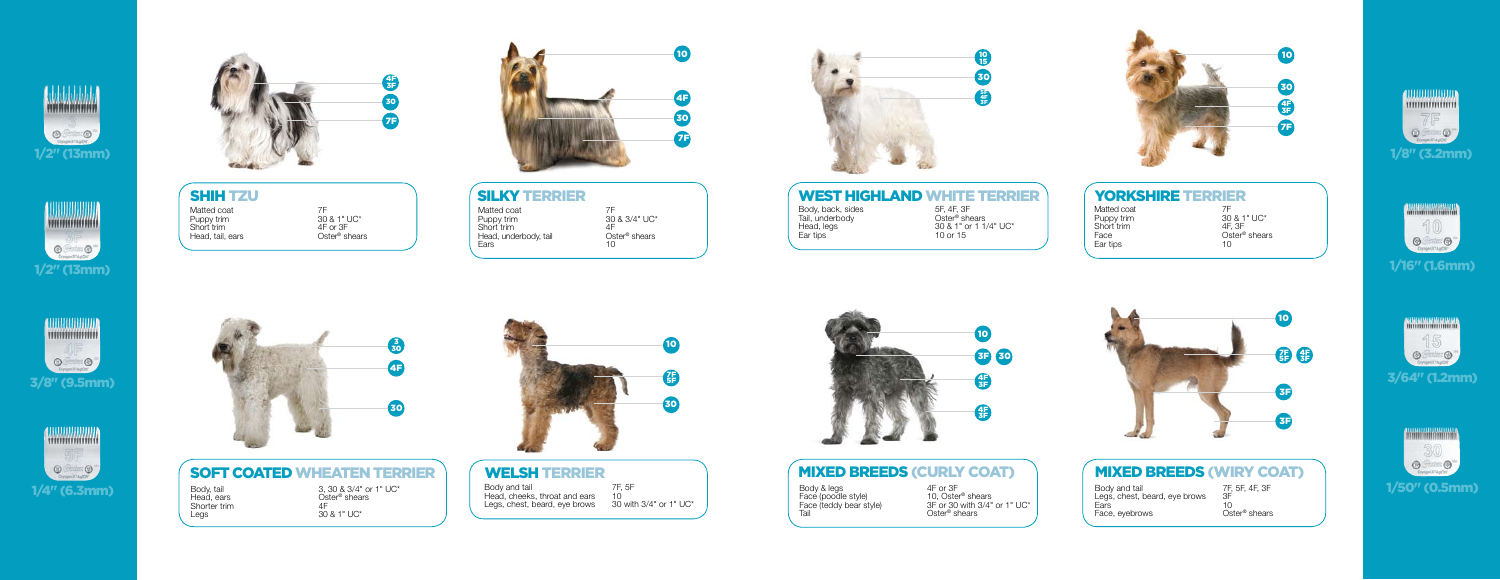

 $Oster^{\circledast}$  shears

| <b>CATS</b>  |    |
|--------------|----|
| Very matted  | 10 |
| Some matting |    |





Matted coat 7F Puppy trim 30 & 1" UC\* Short trim 4F





Sanitary prep 10 Pads 15 Universal Comb \*UC





# LEGEND

When given multiple blade options, select the blade according to the desired coat length.

Golden A5® Two Speed – 78005-140 Turbo A5® Single Speed – 78005-301 Turbo A5® Two Speed – 78005-314 All Laube®, Andis®, Conair®, and Wahl<sup>®</sup> detachable blade clippers

## **All Styles:**

OutlawTM – 078706-100 Powerpro<sup>™</sup> Ultra Pink – 78400-025 Powerpro™ Ultra Cordless - 78400-020 Powermax<sup>™</sup> Two Speed - 78004-011 Golden A5® Single Speed – 78005-010 Golden A5® Single Speed Vet – 78005-050

# **All blades listed in this guide are compatible with the following Clippers:**